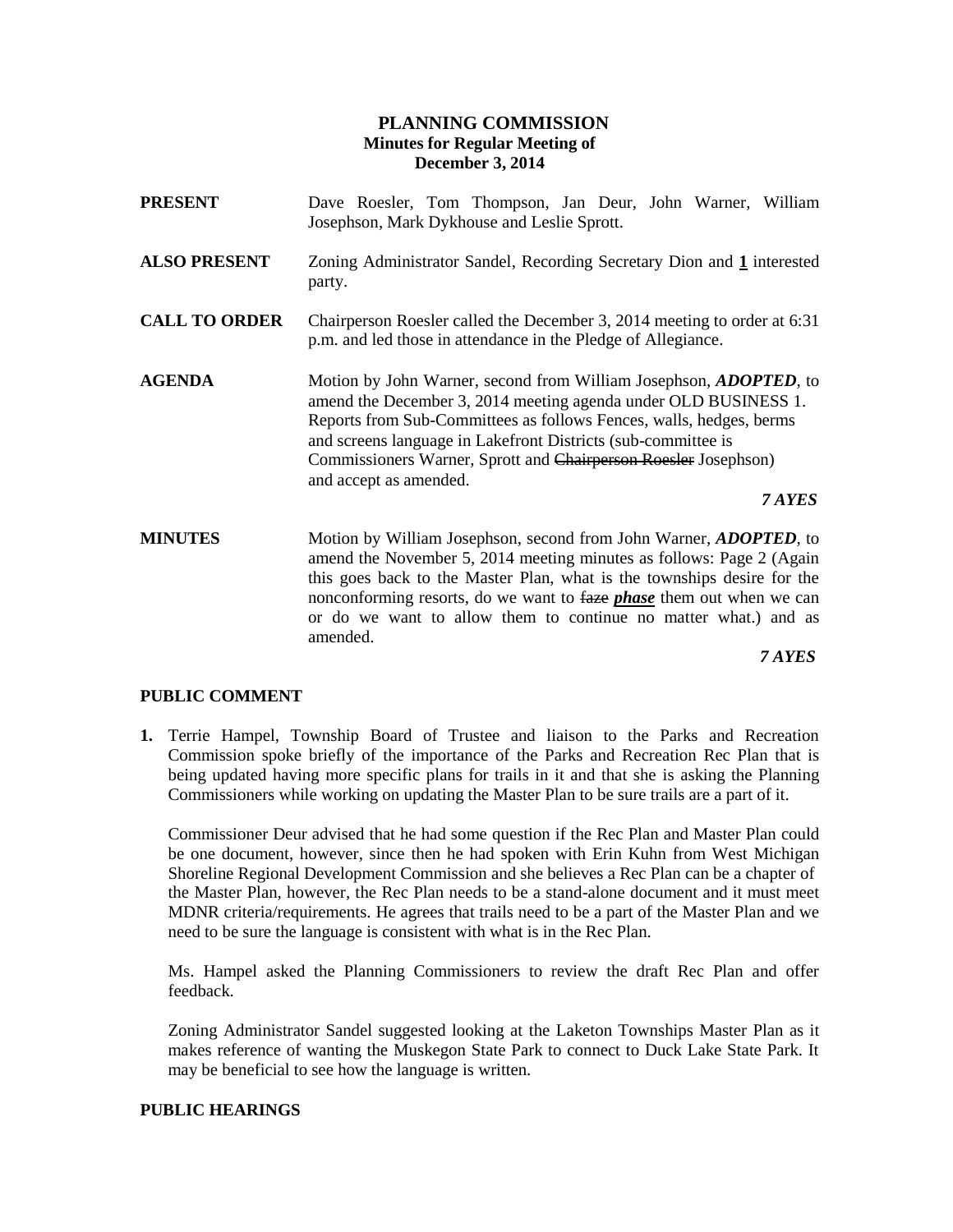#### **1. Article XV Site Plan Review, Section 15.10 Appeal (Amend)**

## **PUBLIC HEARING OPEN 6:52 P.M.** No Public Comment/Correspondence **PUBLIC HEARING CLOSED 6:55 P.M.**

Motion by William Josephson, second from Jan Deur, *ADOPTED*, to recommend approval to the Township Board of Trustees amendment of the Article and Section listed above.  *7 AYES*

# **2. Article III, General Provisions, Section 3.31 (Amend) Article VIIIa Inland Lakes District, Section 8.02a Site Development Standards 1. Streams, Creeks and Lakes (Amend)**

# **PUBLIC HEARING OPEN 6:56 P.M.** No Public Comment/Correspondence **PUBLIC HEARING CLOSED 7:00 P.M.**

Motion by John Warner, second from Leslie Sprott, *ADOPTED*, to recommend approval to the Township Board of Trustees amendment of the Articles and Sections listed above.  *7 AYES*

# **3. Article XXVI Wireless Telecommunications Ordinance** (NEW) **Article II Definitions, Section 2.04 Definitions – C, Section 2.06 Definitions E, Section 2.22 Definitions - W** (AMEND)

**Article III General Provisions, Section 3.02 Height Exceptions** (AMEND)

**Article III General Provisions, Section 3.35 Requirements for Wireless Communication Towers and Antennas which do not exceed a height of fifty feet**  (NEW)

**Article III General Provisions, Section 3.36 Existing Wireless Communication Towers and Antennas exceeding a height of fifty feet as a use by right** (NEW)

**Article IV Rural Residential District, Section 4.02 Uses Permitted by Right and Section 4.03 Uses Permitted by Special Land Use** (AMEND)

**Article V Low Density Residential District, Section 5.02 Uses Permitted by Right and Section 5.03 Uses Permitted by Special Land Use** (AMEND)

**Article XIV Special Land Uses, Section 14.04 Special Land Use Specific Requirements EE** (AMEND)

## **PUBLIC HEARING OPEN 7:09 P.M.**

No Public Comment/Correspondence

**PUBLIC HEARING CLOSED 7:10 P.M.**

Motion by Leslie Sprott, second from Jan Deur, *ADOPTED*, to recommend approval to the Township Board of Trustees amendment to the Articles and Sections listed above.

 *7 AYES*

## **OLD BUSINESS**

#### **1. Reports from Sub-Committees**